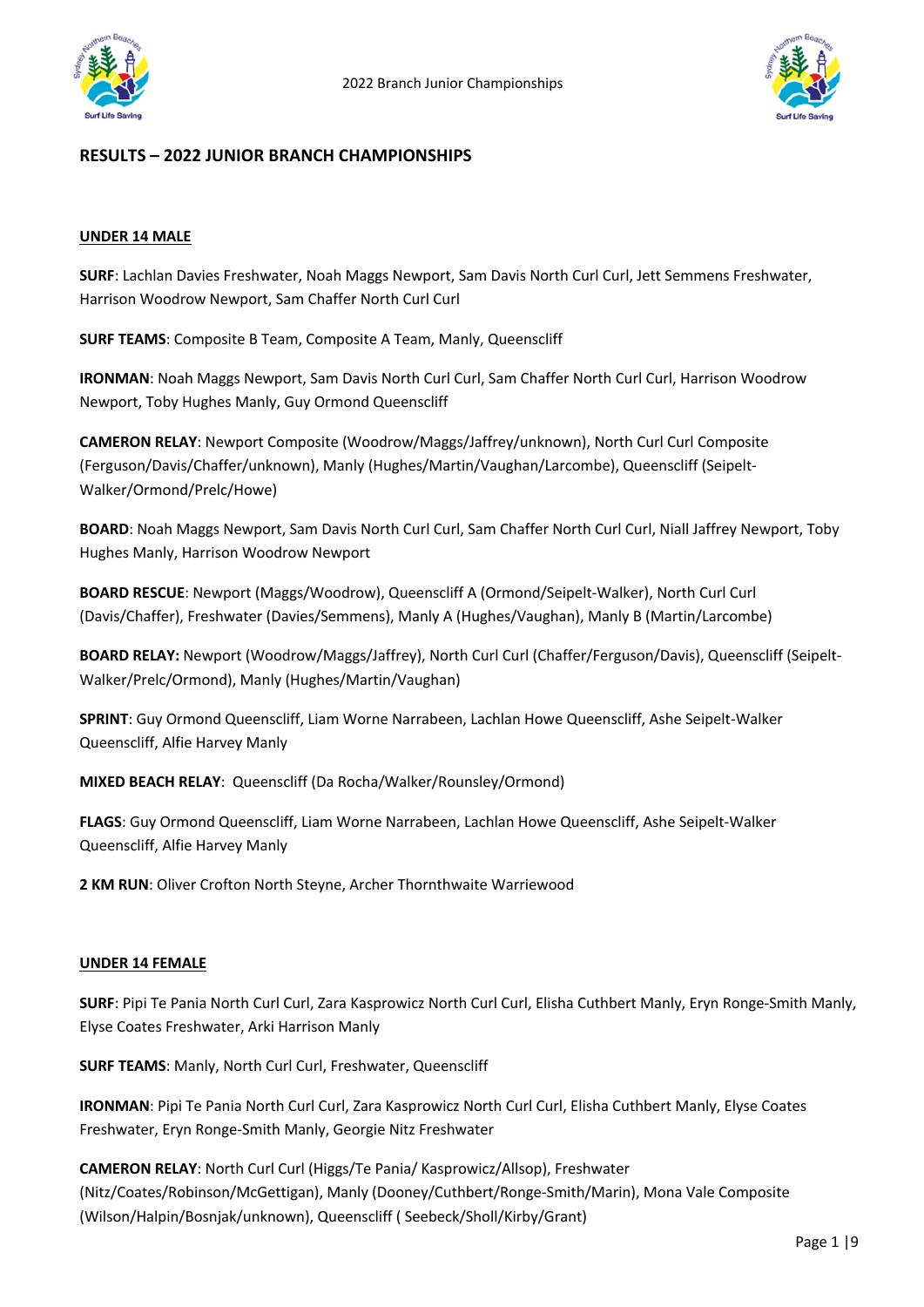



**BOARD**: Pipi Te Pania North Curl Curl, Zara Kasprowicz North Curl Curl, Isabel Higgs North Curl Curl, Elisha Cuthbert Manly, Eryn Ronge-Smith Manly, Georgie Nitz Freshwater

**BOARD RESCUE**: North Curl Curl A (Kasprowicz/Te Pania), Manly A (Cuthbert/Ronge-Smith), Freshwater (Coates/Nitz), Mona Vale (Halpin/Bosnjak), Manly B (Harrison/Dooney), North Curl Curl B (Allsop/Higgs)

**BOARD RELAY**: North Curl Curl (Higgs/Te Pania/Kasprowicz), Manly (Dooney/Ronge-Smith/Cuthbert), Freshwater (Coates/Nitz/McGettigan), Mona Vale (Bosnjak/Halpin/Wilson), Queenscliff (Graham-Smith/Sholl/Seebeck)

**SPRINT**: Luana Da Rocha Queenscliff, Ava McGettigan Freshwater, Eden Melham Dee Why, Zoe Furniss Manly, Paris Hudson Dee Why, Ava Gray Collaroy

**BEACH RELAY**: Composite Manly/Dee Why/Freshwater (Furniss/McGettigan/Hudson/Melham), Composite Collaroy /Queenscliff (Da Rocha/Sole/Harris/Gray)

**FLAGS**: Luana Da Rocha Queenscliff, Eden Melham Dee Why, Riley Allsop North Curl Curl, Zoe Furniss Manly, Ava McGettigan Freshwater, Paris Hudson Dee Why

**2 KM RUN**: Eden Melham Dee Why

### **UNDER 13 MALE**

**SURF**: Liam Jordan Manly, Danny King North Curl Curl, Jack Stewart North Curl Curl, Tyler Brown North Curl Curl, Tom Northcote Manly, Luka Gordon Manly

**SURF TEAMS**: North Curl Curl , Manly A, Manly B, Freshwater

**IRONMAN**: Luka Gordon Manly, Danny King North Curl Curl, Jack Stewart North Curl Curl, Tyler Brown North Curl Curl, Liam Jordan Manly, Tom Northcote Manly

**CAMERON RELAY**: North Curl Curl A (Stewart/King/Curzon/Wasley), North Curl Curl Composite (Murphy/Brown/Reilly/unknown), Manly (Toouli/Wong/Hawkins/Northcote), North Steyne Composite (Robinson/Colwell/Turner/Unknown), Freshwater (Wessling/Barnett/Pinnuck/Davis)

**BOARD**: Kaeleb Wasley North Curl Curl, Danny King North Curl Curl, Luka Gordon Manly, Joe Warren Newport, Liam Jordan Manly, Tyler Brown North Curl Curl

**BOARD RESCUE**: North Curl Curl A (King/Stewart), North Curl Curl B (Wasley/Brown), Manly B (Emmott-Bennett/Jordan), Manly A (Hawkins/Gordon), North Steyne Robinson/Turner)

**BOARD RELAY**: North Curl Curl A (King/Brown/Stewart), North Steyne (Robinson/Colwell/Turner), North Curl Curl B (Curzon/Murphy/Wasley), Manly A (Jordan/Hawkins/Gordon), Manly B (Emmott-Bennett/Northcote/Kwon), Freshwater (Barnett/Pinnuck/Wessling)

**SPRINT**: Lachlan Byrnes Mona Vale, Zac Gedz Queenscliff, Danny King North Curl Curl, Maddox Wessling Freshwater, Oliver Sanbrook North Curl Curl, Eli Mork Queenscliff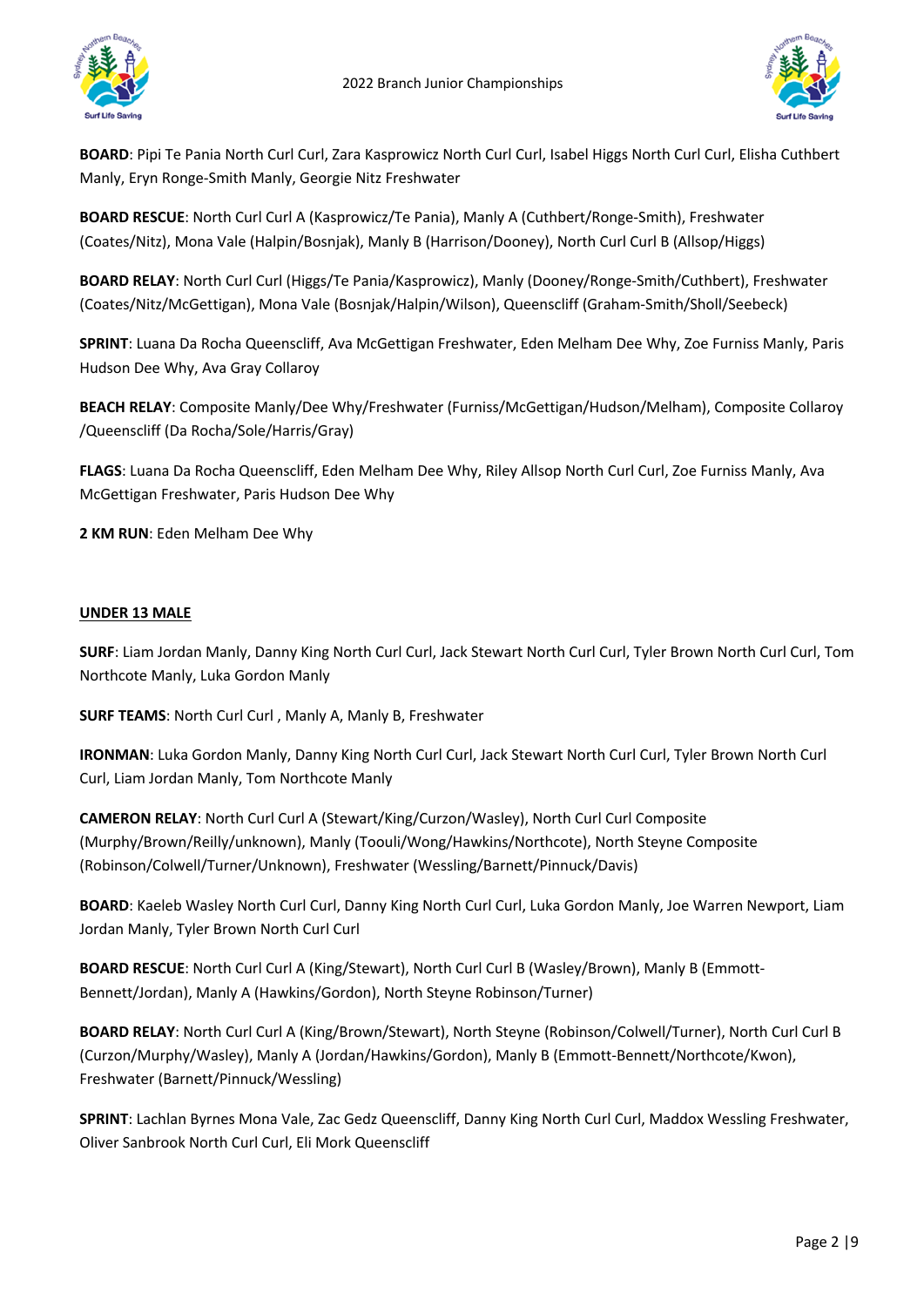



**BEACH RELAY**: Dee Why/North Steyne Composite (Vezzola/Byrnes/Turner/Colwell), Freshwater/Manly Composite (Humphreys/Wessling/Rich/Callahan), North Curl Curl (King/Sanbrook/Wagland/Hill), Queenscliff (Gedz/Mork/Wood/Hibbitt-Boyd)

**MIXED BEACH RELAY**: Freshwater (Humphreys/Garden/Lombardini/Wessling), Queenscliff (Gedz/Mork/Rounsley/Rubes), North Curl Curl (Sanbrook/Hill/Koopman/Skierka)

**FLAGS**: Lachlan Byrnes Mona Vale, Oliver Sanbrook North Curl Curl, Danny King North Curl Curl, Zac Gedz Queenscliff, Josh Turner North Steyne, Daniel Rich Manly

**1 KM RUN**: Ewan Humphries Freshwater, Elio Vezzola Dee Why, Harrison Wagland North Curl Curl, Sebastian Hill North Curl Curl, Nikolay Fanygin Collaroy

# **UNDER 13 FEMALE**

**SURF**: Alannah Paul Newport, Charli Barbour Newport, Jessica Oakhill Manly, Sarah Song Newport, Kasey Bolt North Curl Curl, Abigail Capell Newport

**SURF TEAMS**: Newport, Freshwater

**IRONMAN**: Charli Barbour Newport, Alannah Paul Newport, Sarah Song Newport, Kasey Bolt North Curl Curl, Jessica Oakhill Manly, Abigail Capell Newport

**CAMERON RELAY**: Newport (Song/Barbour/Paul/Capell), North Curl Curl (Koopman/Bolt/Smith/Armitage), Manly (Kerr/Stacker/Oakhill/Huisman), North Steyne (Walker/Robinson/Haughton/O'Farrell), Freshwater (Veitch/Braund/Lombardini/Buchanan)

**BOARD**: **Cha**rli Barbour Newport, Alannah Paul Newport, Abigail Capell Newport, Kasey Bolt North Curl Curl, Zali Smith North Narrabeen, Charlie Braund Freshwater

**BOARD RESCUE**: Manly (Oakhill/Stacker), Newport A (Song/Barbour), North Curl Curl (Bolt/Smith), Freshwater A (Braund/Veitch), Newport B (Capell/Paul), Freshwater C (Beesley/Dunn)

**BOARD RELAY**: Freshwater A (Beesley/Veitch/Braund), Newport (Barbour/Paul/Capell), North Curl Curl (Bolt/Armitage/Smith), North Steyne (Walker/Houghton/Robinson), Manly (Stacker/Kerr/Oakhill), Freshwater B (Lombardini/Buchanan/Dunn)

**SPRINT**: Alessandra Rounsley Queenscliff, Baelei Rogers Dee Why, Tayah Rubes Queenscliff, Olivia Lombardini Freshwater, Jasmin Berry North Narrabeen, Emma Garden Freshwater

**BEACH RELAY**: Freshwater/Queenscliff Composite (Lombardini/Garden/Rounsley/Rubes), North Narrabeen/Manly (Berry/Joergensen/Stacker/Palmer), Collaroy/Dee Why/North Curl Curl Composite (Rogers/Kazakov/Skierka/Koopman), Queenscliff/North Steyne/Avalon (Sachs/oughton/Walker/Decker)

**FLAGS**: Emma Garden Freshwater, Bonnie Joergensen North Narrabeen, Olivia Lombardini Freshwater, Jasmin Berry North Narrabeen, Tayah Rubes Queenscliff, Emilia Sachs Queenscliff

**1 KM RUN**: Charlotte Walker North Steyne, Ruby Koopman North Curl Curl, Baelei Rogers Dee Why, Claudia Palmer Manly, Claudia Strickland Freshwater, Sofia Kazakov Collaroy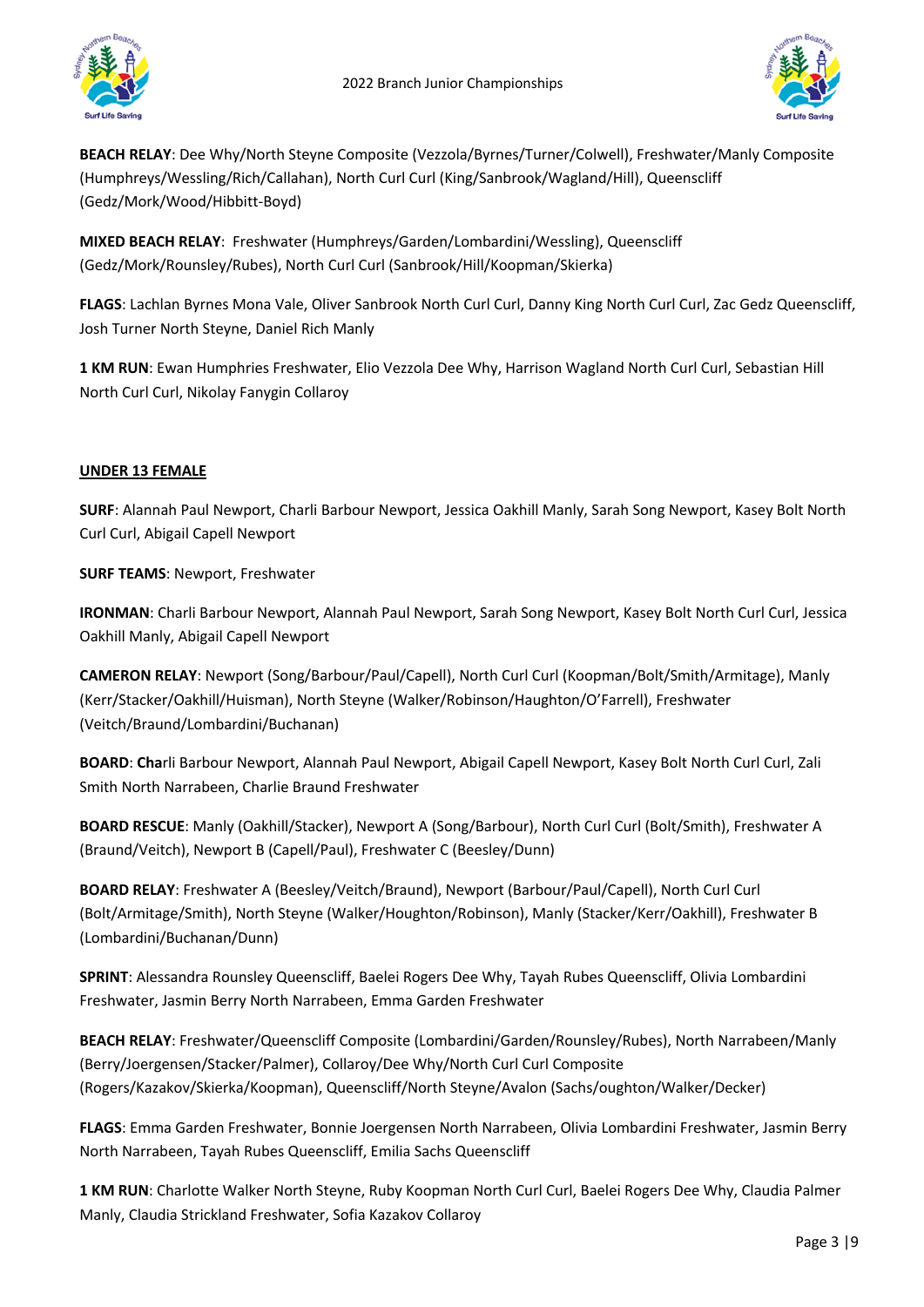



### **UNDER 12 MALE**

**SURF**: Thomas Shrivell Newport, Samuel Chan North Curl Curl, Jacob Chalmers Manly, Tom McMurtry Manly, Austin Nicholson Manly, Henry Whitehead Manly

**SURF TEAMS**: Manly A, Manly B, North Curl Curl, Queenscliff A, Mona Vale, Queenscliff B

**IRONMAN**: Samuel Chan North Curl Curl, Thomas Shrivell Newport, Tom McMurtry Manly, Jacob Chalmers Manly, Luke Larcombe Manly, Henry Whitehead Manly

**MIXED CAMERON RELAY**: Newport (Young/Maggs/Woodrow/Shrivell), North Curl Curl A (Derz/Dacic/Law/Brown), North Curl Curl B (Chan/Hill/Clues/Byrne), Manly A (Whitehead/Gaudry/Martin/Hooley), Manly B (Adams/Chalmers/Seymour/Huisman), Mona Vale (Kindlen/Rich/Cunningham/Tyson)

**BOARD**: Tom McMurtry Manly, Kody Burrows North Steyne, Henry Whitehead Manly, Mateus Martin Manly, Luke Silver Queenscliff, Jack Woodrow Newport

**BOARD RESCUE**: Manly B (Nicholson/McMurtry), North Curl Curl (Dacic/Chan), Newport (Shrivell/Woodrow), Manly A (Whitehead/Chalmers), North Steyne (Burrows/Pennie), Queenscliff (Silver/Ormond)

**BOARD RELAY**: North Steyne (Pennie/Burrows/Crofton), Manly A (McMurtry/Nicholson/Whitehead), Queenscliff (Ormond/Bustos/Silver), North Curl Curl (Chan/Dacic/Alker), Manly B (Bell/Martin/Chalmers), Manly/Queenscliff Composite (Seymour/Larcombe/McCoy)

**SPRINT**: Harvey Glanville Freshwater, Henry Whitehead Manly, Finn Bailey North Curl Curl, Jared Law North Curl Curl, Alex Barkhatov Manly, William Boatman Queenscliff

**BEACH RELAY**: Manly (Whitehead/Martin/Seymour/Barkhatov), North Curl Curl (Sanbrook/Law/Bailey/Schmidt), Queenscliff (Ormoond/Boatman/Silver/Quailey)

**MIXED BEACH RELAY**: Freshwater (Ross/Quarrell/Williams/Glanville), Manly (Whitehead/Coleman/Gaudry/Barkhatov), North Curl Curl A (Law/Bailey/Girven/Ehnbom), North Curl Curl B (Sanbrook/Schmidt/Brown/Lewis)

**FLAGS**: Noah Pearce Warriewood, Jared Law North Curl Curl, Alex Barkhatov Manly, Benjamin Schmidt North Curl Curl, Harvey Glanville Freshwater, Finn Bailey North Curl Curl

**1 KM RUN**: Lucas Silver Queenscliff, Thomas Crofton North Steyne, Harvey Glanville Freshwater, Benjamin Schmidt North Curl Curl, Tyler Winterbach Manly, Finn Bailey North Curl Curl

### **UNDER 12 FEMALE**

**SURF**: Sadie Maggs Newport, Sophie Clues North Curl Curl, Matilda Young Newport, Lisa Derz North Curl Curl, Lulu Hill North Curl Curl, Chloe Gaudry Manly

**SURF TEAMS**: North Curl Curl, North Narrabeen, Queenscliff

**IRONMAN**: Sadie Maggs Newport, Lisa Derz North Curl Curl, Matilda Young Newport, Sophie Clues North Curl Curl, Lulu Hill North Curl Curl, Jacinta Perry North Narrabeen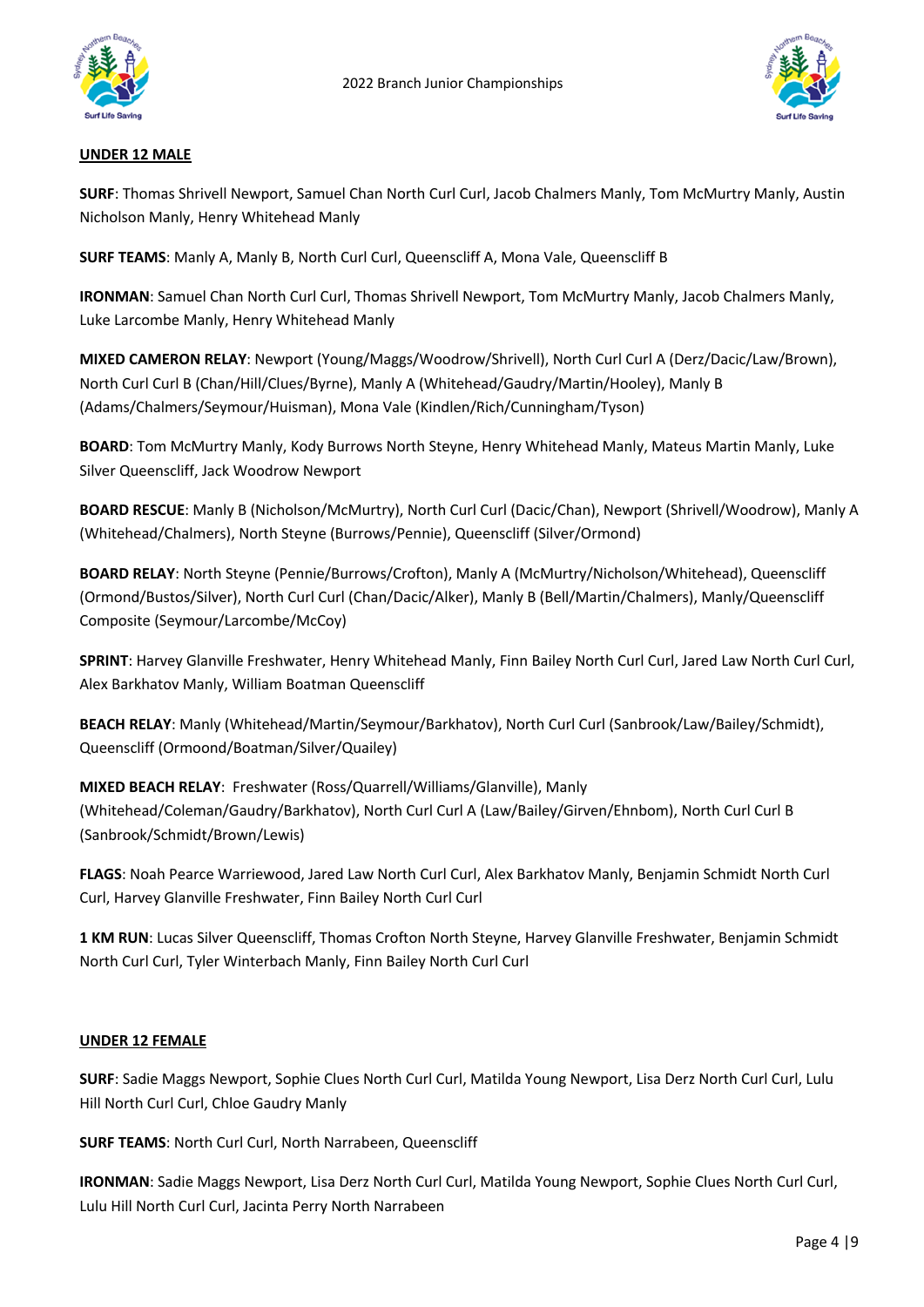

**BOARD**: Sadie Maggs Newport, Lisa Derz North Curl Curl, Matilda Young Newport, Grace Cunningham Mona Vale, Lulu Hill North Curl Curl, Chloe Gaudry Manly

**BOARD RESCUE**: Newport (Maggs/Young), North Curl Curl A (Derz/Clues), Mona Vale (Cunningham/Rich), Manly (Huisman/Gaudry), North Curl Curl B (White/Brown), North Narrabeen (Kiely/Perry)

**BOARD RELAY**: North Curl Curl A (Derz/Clues/Hill), North Narrabeen (Kiely/Perry/Ryan), Manly (Huisman/Gaudry/Adams), Queenscliff (Silver/Grant/Trebulova), North Steyne/ Dee Why Composite (O'Farrell/Ormondi/Parker), North Curl Curl B

**SPRINT**: Sofia Ehnbom North Curl Curl, Giselle White Newport, Daria Coleman Manly, Philippa Quarrell Freshwater, Dorota Trebulova Queenscliff, Maddi Ross Freshwater

**BEACH RELAY**: North Curl Curl (Girven/Lewis/Brown/Ehnbom), Freshwater (Ross/Quarrell/Davies/McGrath), Collaroy/Dee Why Composite (Kenna/Dose/Reedman/Melham), Queenscliff/North Steyne/Long Reef/Avalon (Lehman/Tomlinson/Murphy/Telfer), Queenscliff (Trebulova/Silver/Richardson/Han)

**FLAGS**: Kayla Davies Freshwater, Sofia Ehnbom North Curl Curl, Daria Coleman Manly, Zoe Lewis North Curl Curl, Philippa Quarrell Freshwater Philippa Quarrell Freshwater, Emily Murphy North Steyne

**1 KM RUN**: Philippa Quarrell Freshwater, Maddi Ross Freshwater, Dorota Trebulova Queenscliff, Bonnie Lehman Avalon, Isabelle Kenna Collaroy, Gabriella Han Queenscliff

## **UNDER 11 MALE**

**SURF**: Harrison Ayer Freshwater, Christopher Oakhill Manly, Felix Stephens North Steyne, Reuben Te Pania North Curl Curl, Samuel Northcote Manly, Lachlan Palmer Manly

**SURF TEAMS**: Manly, North Curl Curl, Mona Vale, Queenscliff

**IRONMAN**: Harrison Ayer Freshwater, Reuben Te Pania North Curl Curl, Felix Stephens North Steyne, Bradley Nitz Freshwater, Charlie Burton North Curl Curl, Lachlan Palmer Manly

**MIXED CAMERON RELAY**: North Curl Curl A (Wilson/Melbourn/Te Pania/Armitage), North Curl Curl B (Burton/Darsley/Davis/Windsham), North Steyne (Collins/Stephens/Butcher/Maguire), Mona Vale (Peasland/Halpin/McCamey/Lawrence), North Curl Curl C (Lawry/Dinnie/Hartigan/Fylan)

**BOARD**: Felix Stephens North Steyne, Reuben Te Pania North Curl Curl, Bradley Nitz Freshwater, William Easton Manly, Harvey Collins North Steyne, Lachlan Palmer Manly

**BOARD RESCUE**: Freshwater (Ayer/Nitz), North Steyne (Collins/Stephens), Manly A (Oakhill/Palmer), Mona Vale A (Halpin/Rose), Manly B (Goodwin/Easton), Mona Vale (Lane/Peasland)

**BOARD RELAY**: Manly A (Easton/Palmer/Goodwin), North Curl Curl A (Armitage/Te Pania/Darsley),Mona Vale (Halpin/Rose/Humphrey), North Steyne (Collins/Stephens/Robinson), North Curl Curl B (Burton/Hartigan/Fylan), Freshwater (Nitz/Ayer/Buchanan)

**SPRINT**: Felix Stephen North Steyne, Xavier Kirby Queenscliff, Christopher Oakhill Manly, Harvey Collins North Steyne, Albie Watt North Steyne, Ethan Thomas Collaroy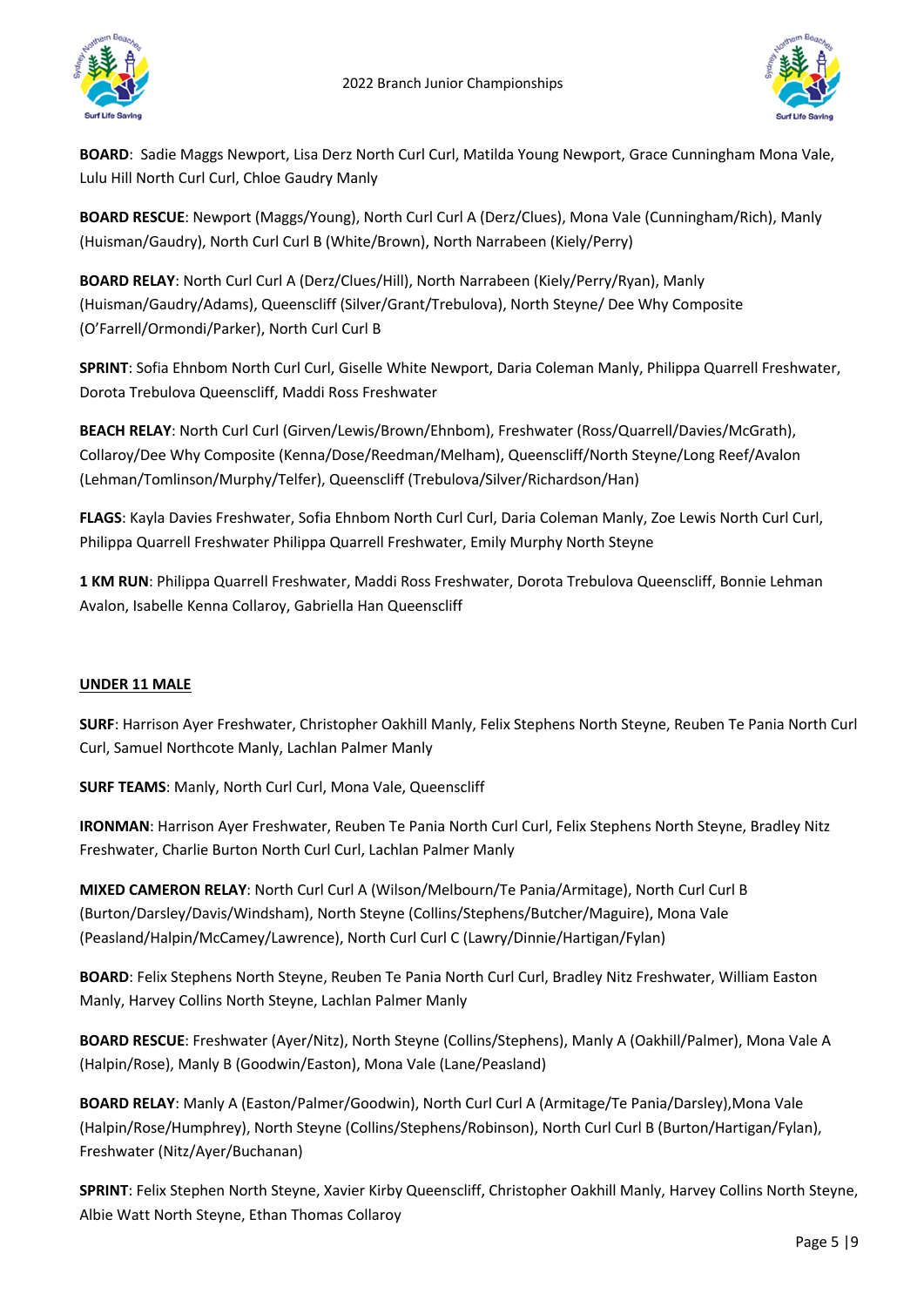



**BEACH RELAY**: North Steyne (Collins/Watt/Stephens/Badstue), Manly (Brock/Palmer/Glass/Oakhill), Long Reef/North Curl Curl/Mona Vale Composite (Kinkade/Warhurst/Watt/ O'Shea), Collaroy (Mathie/Thomas/Kazakov/Baker), Queenscliff/Dee Why/Manly Composite

**MIXED BEACH RELAY**: North Steyne (Kramer/Collins/Stephens/Delmar), Manly A (Nichols/Adams/Oakhill/Glass), Queenscliff (Francois/Dillon/Davies/Kirby), Manly B (Toouli/McLeod/Palmer/Woolston)

**FLAGS**: Felix Stephens North Steyne, Caden Badstue North Steyne, Elijah Warhurst North Curl Curl, Harvey Collins North Steyne, Albie Watt North Steyne, Charlie Brock Manly

**1 KM RUN**: Felix Stephens North Steyne, Ned Glass Manly, Harry Thornthwaite Warriewood, Lachlan Palmer Manly, Solomon Mayer Avalon, Oscar O'Shea Long Reef

# **UNDER 11 FEMALE**

**SURF**: Jocelyn Melbourn North Curl Curl, Evie Davis North Curl Curl, Genevieve Lawrence Mona Vale, Emma Windsham North Curl Curl, Grace Lawry North Curl Curl, Emily Jones North Curl Curl

**SURF TEAMS**: North Curl Curl A (Melbourn/Lawry/Davis/Windsham), North Curl Curl B (Jones/Wilson/Maben/Dinnie), Freshwater (Humphreys/Pinnuck/Eerenstein/Zouroudis), Mona Vale (Dene/McCamey/Leech/Lawrence), Queenscliff (Krieger/Collins/Dillon/Psychogios), Manly A (Toouli/McLeod/Jordan/Taylor)

**IRONMAN**: Jocelyn Melbourn North Curl Curl, Evie Davis North Curl Curl, Emma Windsham North Curl Curl, Genevieve Lawrence Mona Vale, Grace Lawry North Curl Curl, Emily Jones North Curl Curl

**BOARD**: Jocelyn Melbourn North Curl Curl, Evie Davis North Curl Curl, Emma Windsham North Curl Curl, Genevieve Lawrence Mona Vale, Olivia Wilson North Curl Curl, Holly Pinnuck Freshwater

**BOARD RESCUE**: North Curl Curl A (Windsham/Melbourn), North Curl Curl B (Davis/Wilson), Mona Vale (McCamey/Lawrence), North Curl Curl C (Jones/Lawry), Queenscliff (Dillon/Krieger)

**BOARD RELAY**: North Curl Curl A (Davis/Melbourn/Windsham), North Curl Curl B (Lawry/ Wilson/Jones), Manly (Jordan/McLeod/Toouli), Freshwater (Elliott/Zouroudis/Pinnuck), Queenscliff (Krieger/Dillon/Collins), Mona Vale (Dene/McCamey/Lawrence)

**SPRINT**: Ania Mork Queenscliff, Isabelle Davies Queenscliff, Amelia Mandalinic Freshwater, Sophia Gough Avalon, Emma Kramer North Steyne, Alessia Eerenstein Freshwater

**BEACH RELAY**: Queenscliff (Davies/Dillon/Mork/Da Rocha), Manly (Toouli/McLeod/Adams/Nichols), Mona Vale/Long Reef Composite (Kinkade/Godfrey/McCamey/Telfer), North Curl Curl (Cleary/Symons/Koopman/Hill), Queenscliff (Sachs/Krieger/Hugman/Collins), Freshwater (Mandalinic/Eerenstein/Zouroudis/Elliot)

**FLAGS**: Matilda Dillon Queenscliff, Isabelle Davies Queenscliff, Zara Cleary North Curl Curl, Amelia Mandalinic Freshwater, Ania Mork Queenscliff/Sofia Delmar North Steyne DH

**1 KM RUN**: Amelia Mandalinic Freshwater, Eva Symons North Curl Curl, Taylor McCamey Mona Vale, Ava Koopman North Curl Curl, Matilda Dillon Queenscliff, Grace Godfrey Long Reef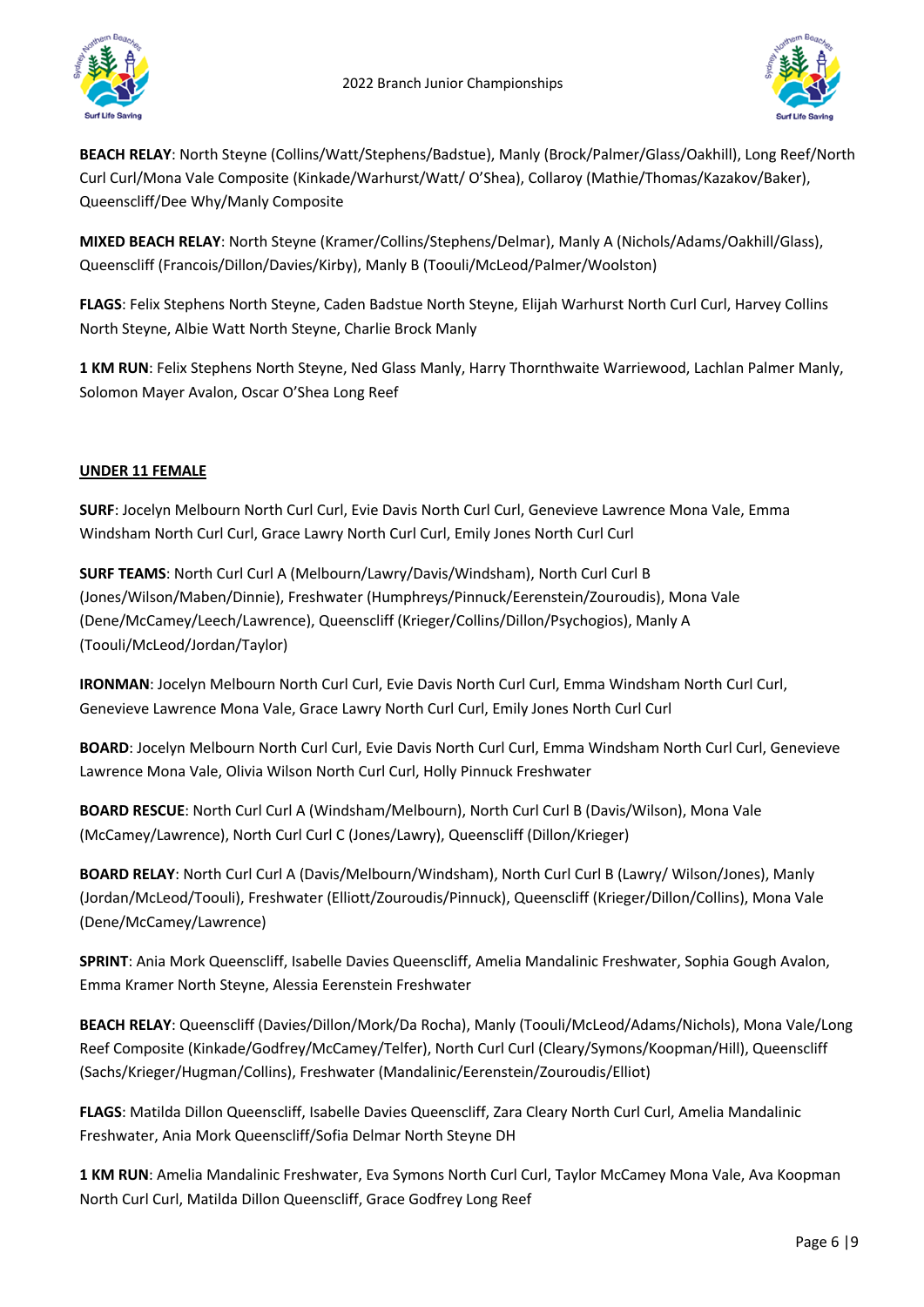



### **UNDER 10 MALE**

**SURF**: Hamza Haggag Dee Why, Sasha Gordon Manly, Benjamin Rankin Mona Vale, Bodhi Kaines Collaroy, , Jack Bustos Queenscliff, Vincenzo Mader Queenscliff

**SURF TEAMS**: Queenscliff (Bustos/Mader/Shepherd/Webb), Manly (Gordon/Chalmers/Westcar/Martin), North Steyne (Colwell/McIlvain/Robinson/Robinson), Dee Why. North Curl Curl

**BOARD**: Sasha Gordon Manly, Cooper Orr Freshwater, Joel Colwell North Steyne, Jack Bustos Queenscliff, Joel Robinson North Steyne, Marlon Webb Queenscliff

**BOARD RELAY**: Manly (Westcar/Gordon/Bell), North Steyne (Colwell/Robinson/Robinson), North Curl Curl (Watts/Currie/Byrne), Queenscliff (Webb/Boatman/Bustos), Freshwater (Orr/Burrough/McWilliam Porm), Dee Why (Hagan/Macadam/Wright)

**SPRINT**: Ethan Warner Avalon, Sasha Gordon Manly, Gus Decker Avalon, Jake Mansfield Collaroy, Marlon Webb Queenscliff, Milo Westcar Manly

**BEACH RELAY**: Manly (Gordon/Martin/Sharp/Westcar), Dee Why (Barber/Wright/Macadam/Hagon), Collaroy (Mansfield/Bradshaw/Baker/Mansfield)

**MIXED BEACH RELAY**: Many (Scott/Whitehead/Westcar/Gordon), North Steyne (Colwell/Pritchard/Lancaster/Murphy), Collaroy (Reedman/Salbieva/Mansfield/Mansfield), North Curl Curl (Vickery/Jackson/Doyle/Watts), Queenscliff (Webb/Han/Ramage/Steen)

**FLAGS**: Ethan Warner Avalon, Marlon Webb Queenscliff, Gus Decker Avalon, North Steyne, Morgan Pritchard North Steyne, Joel Cowell North Steyne, Milo Westcar Manly

**1 KM RUN**: Jackson Harris North Curl Curl, Joel Colwell North Steyne, Cuinn Macadam Dee Why, Jethro Barber Dee Why, Tom Wright Dee Why, Isaac Han Queenscliff

### **UNDER 10 FEMALE**

**SURF**: Molly Young Newport, Sarella Symonds Newport, Zoe Lancaster North Steyne, Tamzin Woolston Manly, Lucy Whitehead Manly, Darcey Herd Freshwater

**SURF TEAMS**: Manly (Seymour/Witehead/Woolston/Lutschenkow), Freshwater (Brenchley/Boucher/Herd/Smith), North Curl Curl (Fitchett/Lawry/Vickery/Warner), North Steyne (Burrows/Crofton/Lancaster/Murphy)

**BOARD**: Lucy Whitehead Manly, Tamzin Woolston Manly, Molly Young Newport, Eve Seymour Manly, Sarella Symonds Newport, Jamie Boucher Freshwater

**BOARD RELAY**: Manly A (Whitehead/Woolston/Seymour), Newport (Symonds/Whitaker/Young), Freshwater (Boucher/Brenchley/Herd), North Curl Curl (Lawry/Vickery/Warner), North Steyne (Murphy/Crofton/Burrows), Queenscliff/North Steyne Composite (Ramage/Grant/Lancaster)

**SPRIRNT**: Emmeline Richter Dee Why, Piper Kiely North Narrabeen, Lucy Whitehead Manly, Romy Scott Manly, Eve Seymour Manly, Maddi Doyle North Curl Curl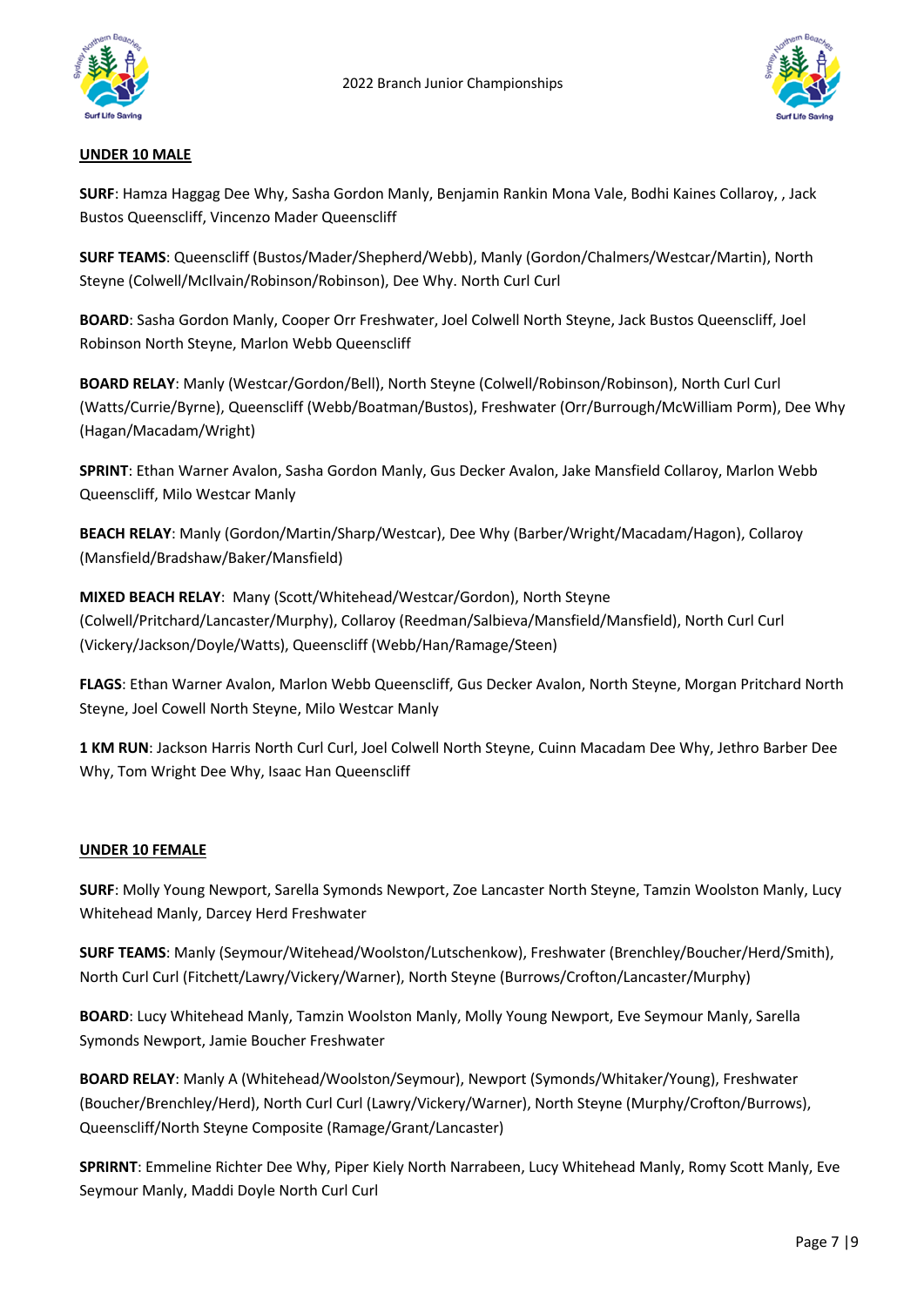

**BEACH RELAY**: Manly (Woolston/Whitehead/Scott/Seymour), Composite NCC/Dee Why (Vickery/Doyle/Richter/Brackley) and Freswhwater (Boucher/Brenchley/Yeates/Capogreco) DH, Composite Freshwater/Manly/Queenscliff (Brock/Wessling/Ramage/Steen)

**FLAGS**: Romy Scott Manly, Marley-Wei Capogreco Freshwater, Sophia Garden Freshwater, Ginger Wessling Freshwater, Emmeline Richter Dee Why, Lucy Whitehead Manly

**1 KM RUN**: Tamzin Woolston Manly, Lucy Whitehead Manly, Eleanor Ramage Queenscliff, Olivia Murphy North Steyne, Ginger Wessling Freshwater, Emmeline Richter Dee Why

### **UNDER 9 MALE**

**SURF**: Zane Romyn Manly, Joseph Moore Manly, Jonah Walker North Steyne, Dylan Webb Mona Vale, Charlie Herfort North Steyne, Ben Philp Queenscliff

**BOARD**: Jules Huisman Manly, Sebastian McLeod Manly, Zane Romyn Manly, Jonah Walker North Steyne, Tyler Rothery Mona Vale, Edward Dunn Freshwater

**BOARD RELAY**: Manly (Romyn/McLeod/Huisman), Freshwater/Dee Why Composite (Rojas/Dunn/Applewhite), Queenscliff (Slatter/Pyschogios/Philp), Collaroy (Kenna/Kew/King), Mona Vale (Rothery/Webb/Leech)

**SPRINT**: Jules Huisman Manly, Freddie Fisher Freshwater, Zane Romyn Manly, Charlie Herfort/Troy Roberts DH, Harley Roberts Freshwater

**BEACH RELAY**: Manly (Huisman/Romyn/Caoduro/McLeod), Freshwater (Roberts/Roberts/Fisher/Barnett), Composite North Steyne/Dee Why (Walker/Richter/Herfort/Rolle), Collaroy (Ling/Kenna/Kew/Paris), Composite Collaroy/North Curl Curl (Palm/Morson/Girven/Dinnie)

**MIXED BEACH RELAY**: Manly A (Huisman/Adams/Batchler/Romyn), Freshwater (Langley/Monsees/Roberts/Fisher), Manly B (Easton/Semmens/McLeod/Caoduro)

**FLAGS**: Jules Huisman Manly, Kyan Girven North Curl Curl, Kieran Ling Collaroy, Zane Romyn Manly, Sam Kenna Collaroy, Otis Palm Collaroy

**1 KM RUN**: Kyan Girven North Curl Curl, Seb Richter Dee Why, Eamon Dinnie North Curl Curl, Charlie Herfor North Steyne, Sam Kenna Collaroy, Tyler Rothery Mona Vale

## **UNDER 9 FEMALE**

**SURF**: Billie Kasprowicz North Curl Curl, Millie Gaudry Manly, Nevaeh Cleary North Curl Curl, Josephine Jones North Curl Curl, Alice Woolnough Mona Vale, Viktorie Trebulova Queenscliff

### **SURF TEAMS**: Queenscliff

**BOARD**: Nevaeh Cleary North Curl Curl, Millie Gaudry Manly, Flori Pennie North Steyne, Josephine Jones North Curl Curl, Billie Kasprowicz North Curl Curl, Summer Easton Manly